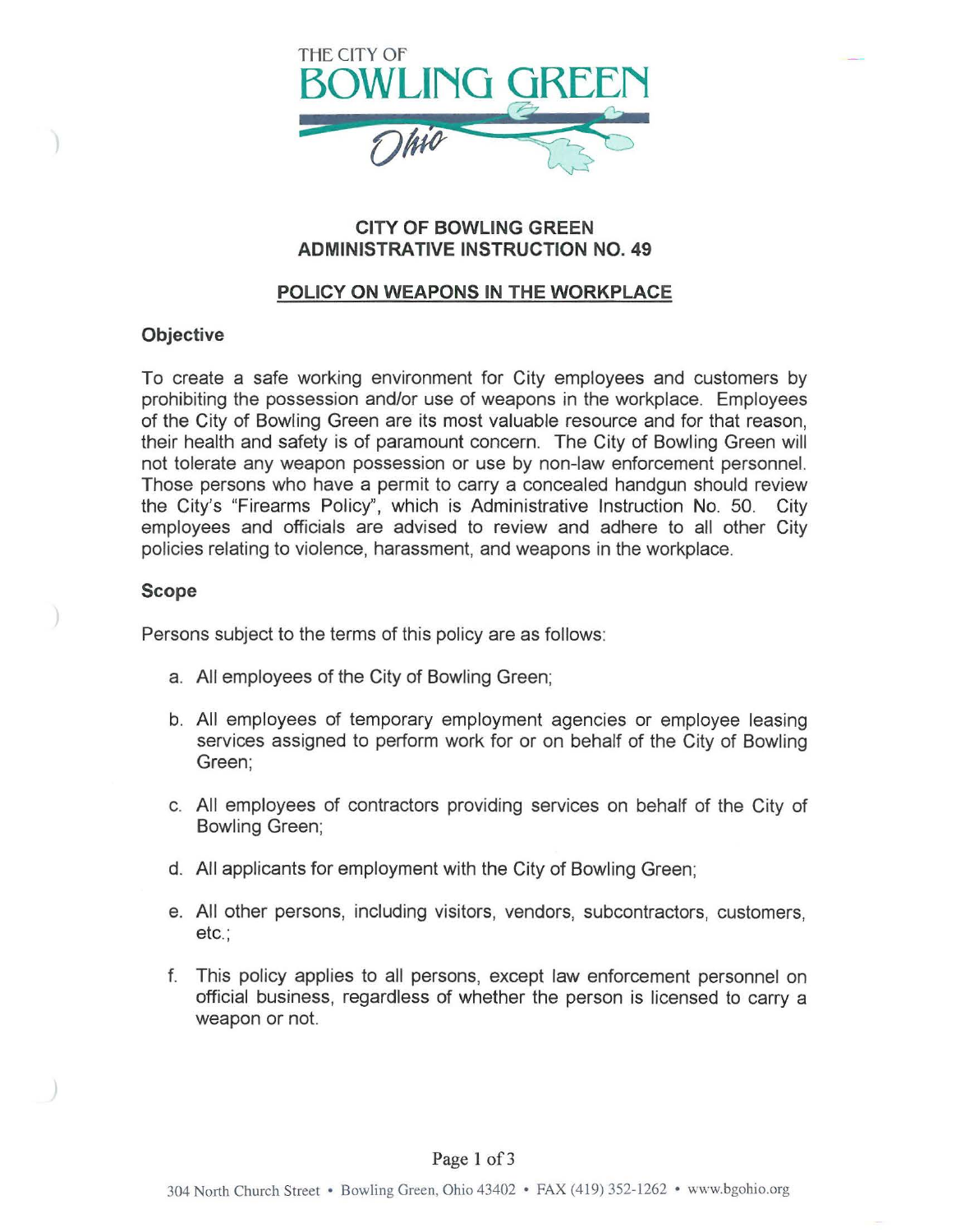Administrative Instruction No. 49 Policy on Weapons in the Workplace September 10, 2004 Page 2 of 3

### **Policy**

This policy prohibits possession and/or use of prohibited weapons at any time during working hours, on City property, in any facility maintained/serviced by the City, and/or in City supplied vehicles, even though such vehicles are not on City property.

Prohibited weapons include any form of weapon and any form of explosive restricted under local, state or federal regulations. This includes all firearms, illegal knives, or other weapons restricted by the law. If you have a question about whether an item is covered by this policy, please call the Personnel Department. You will be held responsible for making sure beforehand that any potentially covered item you possess is not prohibited by this policy.

City property covered by this policy includes, without limitation, all jobsites, any facility maintained/serviced by the City, and all City owned or leased buildings. Furthermore, City property covered by this policy includes all surrounding areas such as sidewalks, walkways, driveways, and parking lots (whether or not under the City's ownership or control). City vehicles are covered by this policy at all times regardless of whether they are on City property at the time.

The City has no facilities for storing or retaining firearms or weapons. Persons licensed to carry prohibited weapons must make arrangements to store such weapons off of City property.

If there is probable cause to believe that this policy has been violated and it is suspected that a weapon is on City premises, local law enforcement will be contacted for further action.

#### **Prohibitions**

The City's policy prohibits:

- a. Use or possession of weapons on City property, on City business, in City vehicles, in any vehicle being used for City business, during working hours and/or at any City sponsored or sanctioned function.
- b. Use or possession of weapons while performing any task on the City's behalf.
- c. Refusing to sign a statement agreeing to abide by the City's Policy on Weapons in the Workplace.
- d. Failing or refusing to report a known violation of this policy.